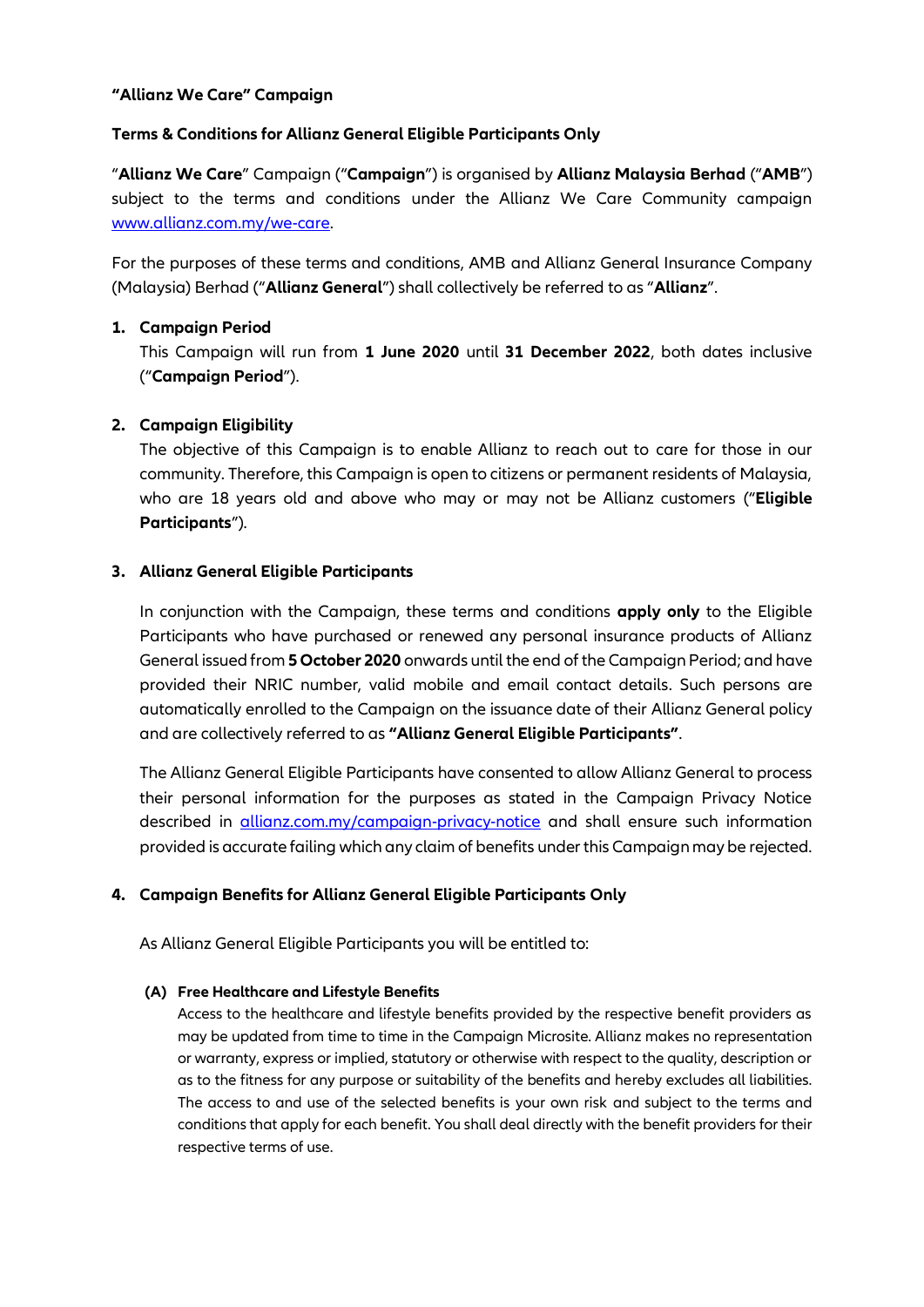# **(B) Food Delivery e-Voucher Benefit for Person Under Investigation (PUI)/Person Under Surveillance (PUS) for COVID-19**

You will be eligible to claim a **one-time Food Delivery e-voucher worth RM50 ("Food Delivery e-Voucher")** from Allianz General, if you receive a Home Surveillance and Observation Order from the Ministry of Health Malaysia / hospital during the validity of the Allianz General policy and meets the following requirements at the time of claim:

| <b>Food Delivery e-</b>                                                               | Commences 14 days after your Allianz General policy issuance |  |
|---------------------------------------------------------------------------------------|--------------------------------------------------------------|--|
| Voucher                                                                               | date onwards until:                                          |  |
| <b>Claimable Period</b>                                                               | (a) the end of validity of the Allianz General policy; OR    |  |
|                                                                                       | (b) the end of 31 December 2022; OR                          |  |
|                                                                                       | (b) the date when the total Food Delivery e-Voucher utilised |  |
|                                                                                       | under this Campaign reaches RM500,000.00,                    |  |
|                                                                                       | whichever is earlier.                                        |  |
| This Food Delivery e-Voucher is payable on a first claim first served basis and shall |                                                              |  |
| cease to be payable upon expiry of the Food Delivery e-Voucher Claimable Period or    |                                                              |  |
| when the overall total vouchers utilised under this Campaign reaches the limit of     |                                                              |  |
| RM500,000.00, whichever earlier. The claim of Food Delivery e-Voucher must be         |                                                              |  |
| submitted via email within 7 days from the start date of Home Surveillance and        |                                                              |  |
| Observation for COVID-19. Please follow the guidance from                             |                                                              |  |
| allianz.com.my/we-care-claim on the required information and documents to             |                                                              |  |
| complete the claim submission.                                                        |                                                              |  |
|                                                                                       |                                                              |  |
| Allianz General reserves the right to replace the Food Delivery e-Voucher with an     |                                                              |  |
| alternative of similar value at any time without prior notice.                        |                                                              |  |

# **(C) Complimentary COVID-19 Coverage - RM2,000 of Cash Relief from Allianz General**

Upon your first diagnosis of COVID-19 positive and proof of hospitalisation**<sup>1</sup>** at a designated facility during the Cash Relief Coverage Validity Period, you may claim a one-time RM2,000 of Cash Relief from Allianz General during the validity of the Allianz General policy and meets the following requirements at the time of claim:

| <b>Cash Relief</b>                                                                                            | Commences 14 days after your Allianz General policy issuance date   |  |
|---------------------------------------------------------------------------------------------------------------|---------------------------------------------------------------------|--|
| <b>Coverage Validity</b>                                                                                      | onwards until:                                                      |  |
| Period                                                                                                        | (a) the end of validity of the Allianz General policy; OR           |  |
|                                                                                                               | (b) the end of 31 December 2022; OR                                 |  |
|                                                                                                               | (c) the date when the total cash relief payable under this Campaign |  |
|                                                                                                               | reaches RM1,000,000.00,                                             |  |
|                                                                                                               | whichever is earlier.                                               |  |
|                                                                                                               |                                                                     |  |
| This RM2,000 of Cash Relief upon first diagnosis of COVID-19 & hospitalisation <sup>1</sup> is payable        |                                                                     |  |
| on a first claim first served basis and shall cease upon expiry of the Cash Relief Coverage                   |                                                                     |  |
| Validity Period or when the overall total cash relief payable by Allianz General under this                   |                                                                     |  |
| Campaign reaches the limit of RM1,000,000.00, whichever is earlier. The claim of RM2,000                      |                                                                     |  |
| of Cash Relief upon first diagnosis of COVID-19 & hospitalisation <sup>1</sup> must be submitted to           |                                                                     |  |
| Allianz Branch or via email within 45 days from the date of first diagnosis of COVID-19                       |                                                                     |  |
| positive & hospitalisation <sup>1</sup> . Please follow the guidance from <u>allianz.com.my/we-care-claim</u> |                                                                     |  |
| on required information/documents necessary to complete the claim submission.                                 |                                                                     |  |
|                                                                                                               |                                                                     |  |

1 "**hospitalisation**" means government/public hospitals, private hospitals in Malaysia or quarantine/treatment centres approved by the government of Malaysia for COVID-19 positive patients.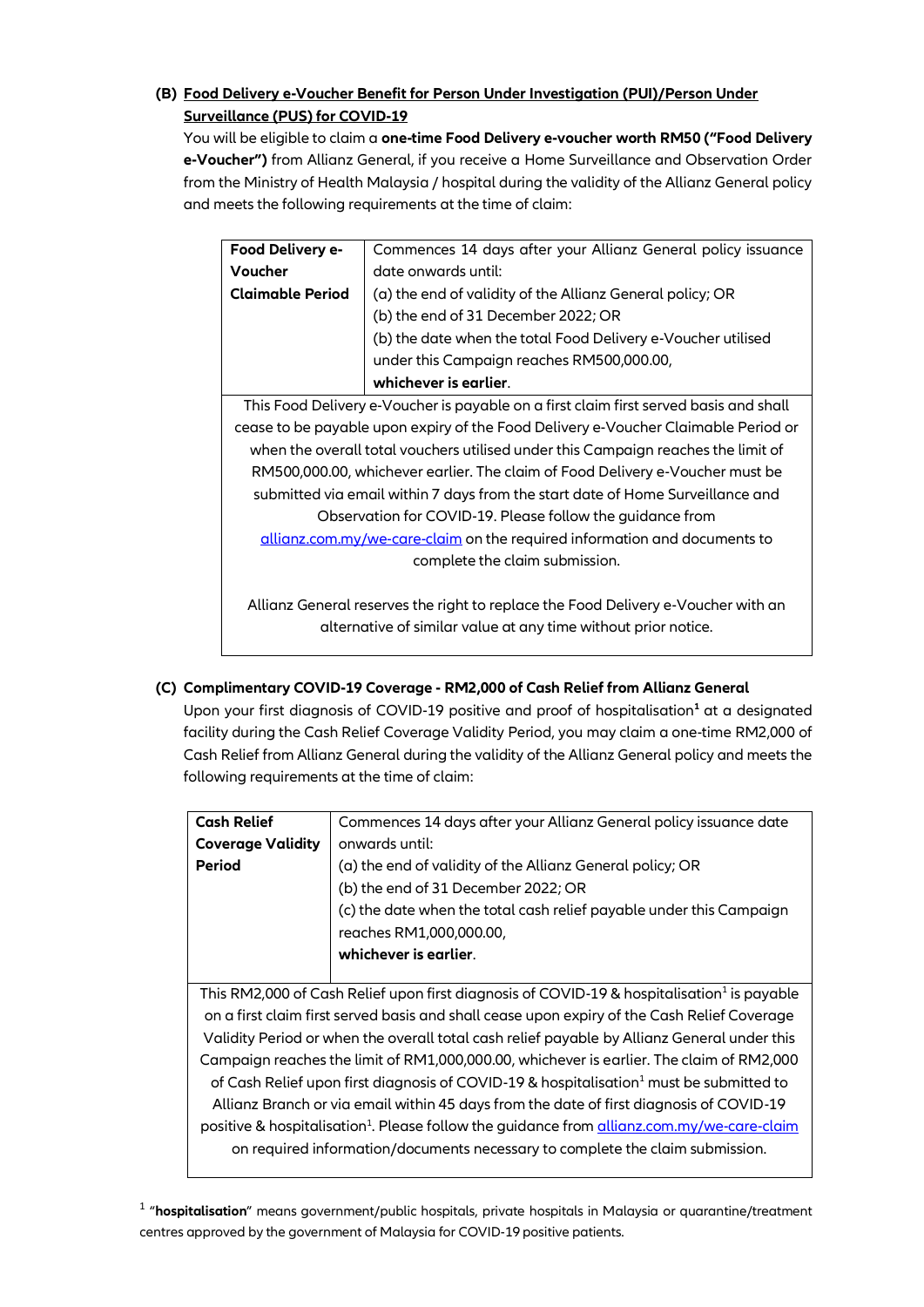## **(D) Complimentary Death Benefit from Allianz General**

Upon death of the Eligible Allianz General Participants due to COVID-19 during the Coverage Validity Period for this Complimentary Death Benefit, the personal legal representative or any one of the immediate family members<sup>2</sup> may claim a one-time RM20,000 of death benefit from Allianz General during the validity of the Allianz General policy and meets the following requirements at the time of claim:

| <b>Coverage Validity</b>                                                           | Commences 14 days after your Allianz General policy issuance |  |
|------------------------------------------------------------------------------------|--------------------------------------------------------------|--|
| <b>Period for this</b>                                                             | date onwards until:                                          |  |
| Complimentary                                                                      | (a) the end of validity of the Allianz General policy; OR    |  |
| <b>Death Benefit</b>                                                               | (b) the end of 31 December 2022; OR                          |  |
|                                                                                    | (b) the date when the total Death Benefit payable under this |  |
|                                                                                    | Campaign reaches RM1,000,000.00,                             |  |
|                                                                                    | whichever is earlier.                                        |  |
|                                                                                    |                                                              |  |
| This RM20,000 of Death Benefit due to COVID-19 is payable on a first claim first   |                                                              |  |
| served basis and shall cease upon expiry of Coverage Validity Period or when the   |                                                              |  |
| overall total claim payable under this Complimentary Death Benefit reaches         |                                                              |  |
| RM1,000,000.00, whichever is earlier.                                              |                                                              |  |
|                                                                                    |                                                              |  |
| For avoidance of doubt, this Complimentary Death Benefit must be submitted to      |                                                              |  |
| Allianz Branch or via email within 45 days from the date of death due to COVID-19. |                                                              |  |
| Please follow the guidance from allianz.com.my/we-care-claim on required           |                                                              |  |
| information/documents necessary to complete the claim submission.                  |                                                              |  |

2 "**immediate family members**" means the legitimate spouse and children only.

# **5. Other Conditions**

- a. By participating in this Campaign, the Allianz General Eligible Participants hereby agree to be bound by these terms and conditions, and any decisions made by Allianz in respect of this Campaign shall be final and conclusive.
- b. Allianz reserves the right and has the absolute discretion to vary the Campaign Period, Benefit Validity Period, terms and conditions of this Campaign, suspend, cancel or terminate the Campaign with or without any prior notice or reason.
- c. The details which consist of personal data provided by the Eligible Participants to participate in this Campaign may be used by Allianz for the following purposes:
	- Operations and administrative process of this Campaign;
	- Update Allianz Group of Companies' records;
	- Market research and statistical analysis and surveys with the aim of improving Allianz Group of Companies' products and services;
	- For advertising and promotion purposes. If the Eligible Participants wish to cease receiving any marketing material or no longer wish to be contacted for marketing and promotional purposes, please send an email to [customer.service@allianz.com.my](mailto:customer.service@allianz.com.my) to notify Allianz Group of Companies to cease such marketing and promotional activities. This request will take 2 to 4 weeks to take effect; and
	- For any purposes required by law or regulation.